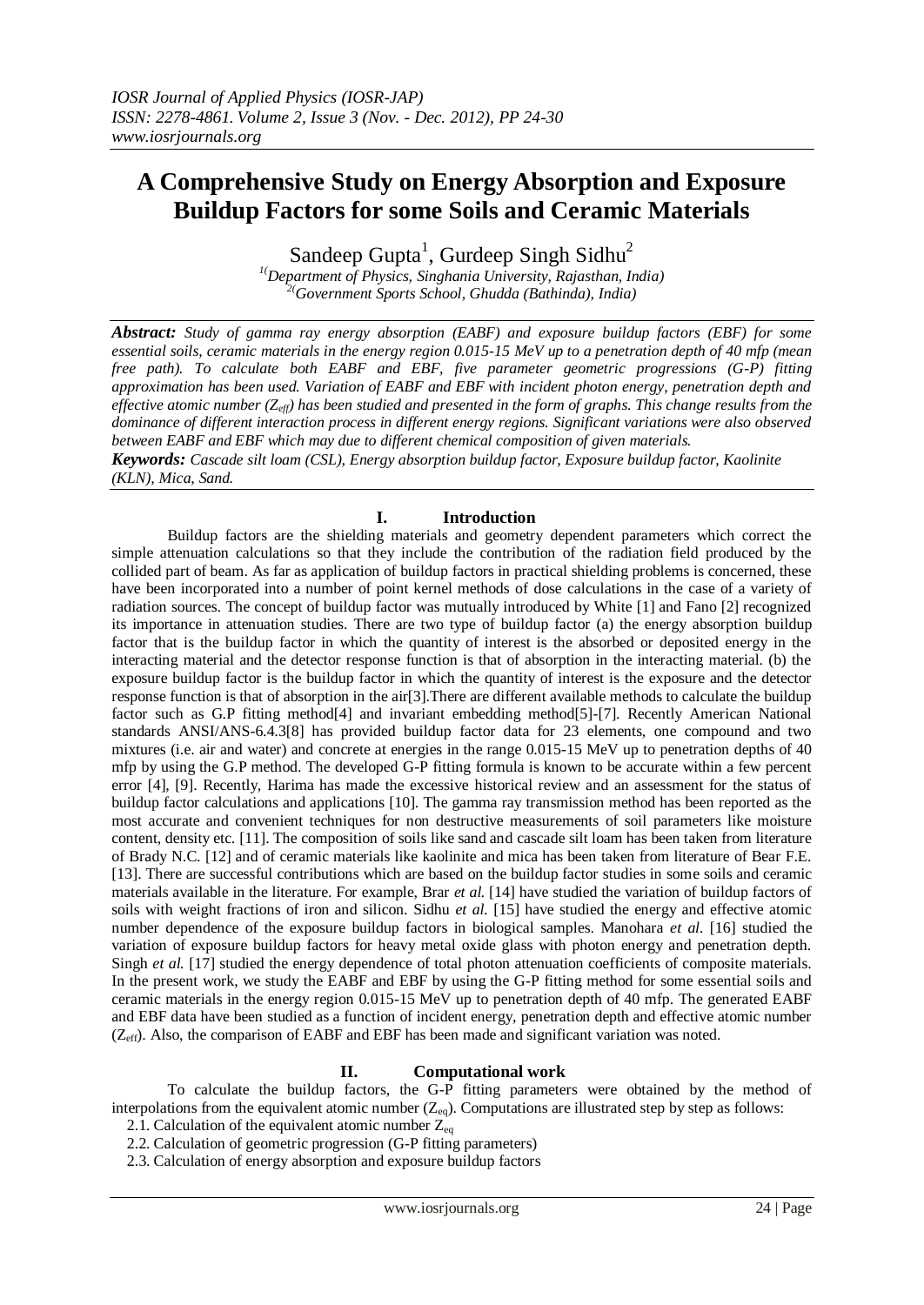| Composition                    | Sand  | Cascade Silt |
|--------------------------------|-------|--------------|
|                                |       | Loam         |
| SiO <sub>2</sub>               | 91.49 | 70.40        |
| TiO <sub>2</sub>               | 0.50  | 1.08         |
| Fe <sub>2</sub> O <sub>3</sub> | 1.75  | 3.90         |
| Al <sub>2</sub> O <sub>3</sub> | 4.51  | 13.14        |
| MnO                            | 0.007 | 0.07         |
| CaO                            | 0.01  | 1.78         |
| MgΩ.                           | 0.02  | 0.97         |
| K <sub>2</sub> O               | 0.16  | 2.11         |
| Na <sub>2</sub> O              |       | 1.98         |
| $P_2O_5$                       | 0.05  | 0.16         |
| SO <sub>3</sub>                | 0.05  | 0.21         |
| Nitrogen                       | 0.02  | 0.08         |

Table1 Chemical Composition (%) by Weight for

### Table2 Equivalent Atomic Numbers of Different Soils in the Energy Range 0.015-15.0 MeV

| Soils     |           |                      |
|-----------|-----------|----------------------|
| E(MeX)    | Sand      | Cascade silt<br>loam |
| .1500E-01 | .1267E+02 | .1274E+02            |
| .2000E-01 | .1278E+02 | .1284E+02            |
| .3000E-01 | .1291E+02 | .1297E+02            |
| .4000E-01 | .1300E+02 | .1306E+02            |
| .5000E-01 | .1309E+02 | .1317E+02            |
| .6000E-01 | .1313E+02 | .1322E+02            |
| .8000E-01 | .1311E+02 | .1329E+02            |
| .1000E+00 | .1336E+02 | .1336E+02            |
| .1500E+00 | .1344E+02 | .1344E+02            |
| .2000E+00 | .1292E+02 | .1449E+02            |
| .3000E+00 | .1250E+02 | .1450E+02            |
| .4000E+00 | .1250E+02 | .1450E+02            |
| .5000E+00 | .1250E+02 | .1450E+02            |
| .6000E+00 | .1250E+02 | .1450E+02            |
| .8000E+00 | .1250E+02 | .1450E+02            |
| .1000E+01 | .1250E+02 | .1450E+02            |
| .1500E+01 | .1250E+02 | .1450E+02            |
| .2000E+01 | .9741E+01 | .9757E+01            |
| .3000E+01 | .1159E+02 | .1071E+02            |
| .4000E+01 | .1096E+02 | .1146E+02            |
| .5000E+01 | .1117E+02 | .1161E+02            |
| .6000E+01 | .1127E+02 | .1152E+02            |
| .8000E+01 | .1144E+02 | .1178E+02            |
| .1000E+02 | .1136E+02 | .1136E+02            |
| .1500E+02 | .1149E+02 | .1149E+02            |

### Table 3 Chemical Formula of Chosen Ceramic Material

| шанспан   |                               |  |  |
|-----------|-------------------------------|--|--|
|           | Chemical                      |  |  |
| Ceramics  | Formula                       |  |  |
| Kaolinite | $Si4Al4O10(OH)8$              |  |  |
| Mica      | $K_2Al_2Si_6Al_4O_{20}(OH)_4$ |  |  |

## Table 4. Equivalent Atomic Numbers of Different Ceramic Materials in the Energy Range 0.015-15.0 MeV

| Ceramic materials |             |           |  |  |
|-------------------|-------------|-----------|--|--|
| E(MeV)            | Mica        | Kaolinite |  |  |
| .1500E-01         | $-1338E+02$ | 1092E+02  |  |  |
| .2000E 01         | "1343E+02   | .1097E+02 |  |  |
| 3000E 01          | 1343E+02    | :1102E+02 |  |  |
| 4000E-01          | 1344E+02    | 1106E+02  |  |  |
| .5000E 01         | 1348E+02    | .TIT2E+02 |  |  |
| .6000E-01         | .1352E+02   | :1109E+02 |  |  |
| .8000E-01         | 1339E+02    | T122E+02  |  |  |
| .1000E+00         | 1338E+02    | 1132E+02  |  |  |
| .1500E+00         | :1347E+02   | :1088E+02 |  |  |
| .2000E+00         | 1293E+02    | 1290E+02  |  |  |
| 3000E+00          | .1250E+02   | 1250E+02  |  |  |
| 4000E+00          | 1250E+02    | 1250E+02  |  |  |
| .5000E+00         | .1250E+02   | 1250E+02  |  |  |
| .6000E+00         | 1250E+02    | .1250E+02 |  |  |
| .8000E+00         | .1250E+02   | 1250E+02  |  |  |
| 1000E+01          | 1250E+02    | 1250E+02  |  |  |
| .1500E+01         | 1250E+02    | 1250E+02  |  |  |
| .2000E+01         | 1288E+02    | .8703E+01 |  |  |
| :3000E+01         | 1316E+02    | 3774E+01  |  |  |
| :4000E+01         | .1266E+02   | .9810E+01 |  |  |
| .5000E+01         | 1297E+02    | 1009E+02  |  |  |
| .6000E+01         | 1312E+02    | 1006E+02  |  |  |
| 8000E+01          | 1299E+02    | :1003E+02 |  |  |
| :1000E+02         | 1289E+02    | 1014E+02  |  |  |
| 1500E+02          | 1312E+02    | 1005E+02  |  |  |
|                   |             |           |  |  |

The equivalent atomic number,  $Z_{eq}$  is a parameter describing the properties of the composite materials in terms of equivalent elements, hence it is similar to that atomic number of element. Hence the interaction of gamma rays with materials is based on domination of different partial photon interaction processes in different energy regions, thus  $Z_{eq}$  is an energy dependent parameter. Since the buildup factor mainly arises from multiple scattering events,  $Z_{eq}$  is derived from the contribution of Compton scattering process.

At the first step, the equivalent atomic number  $Z_{eq}$  for particular material has been calculated by matching the ratio,  $(\mu/\rho)_{\text{compton}}/(\mu/\rho)_{\text{Total}}$ , of that material at a specific energy with the corresponding ratio of an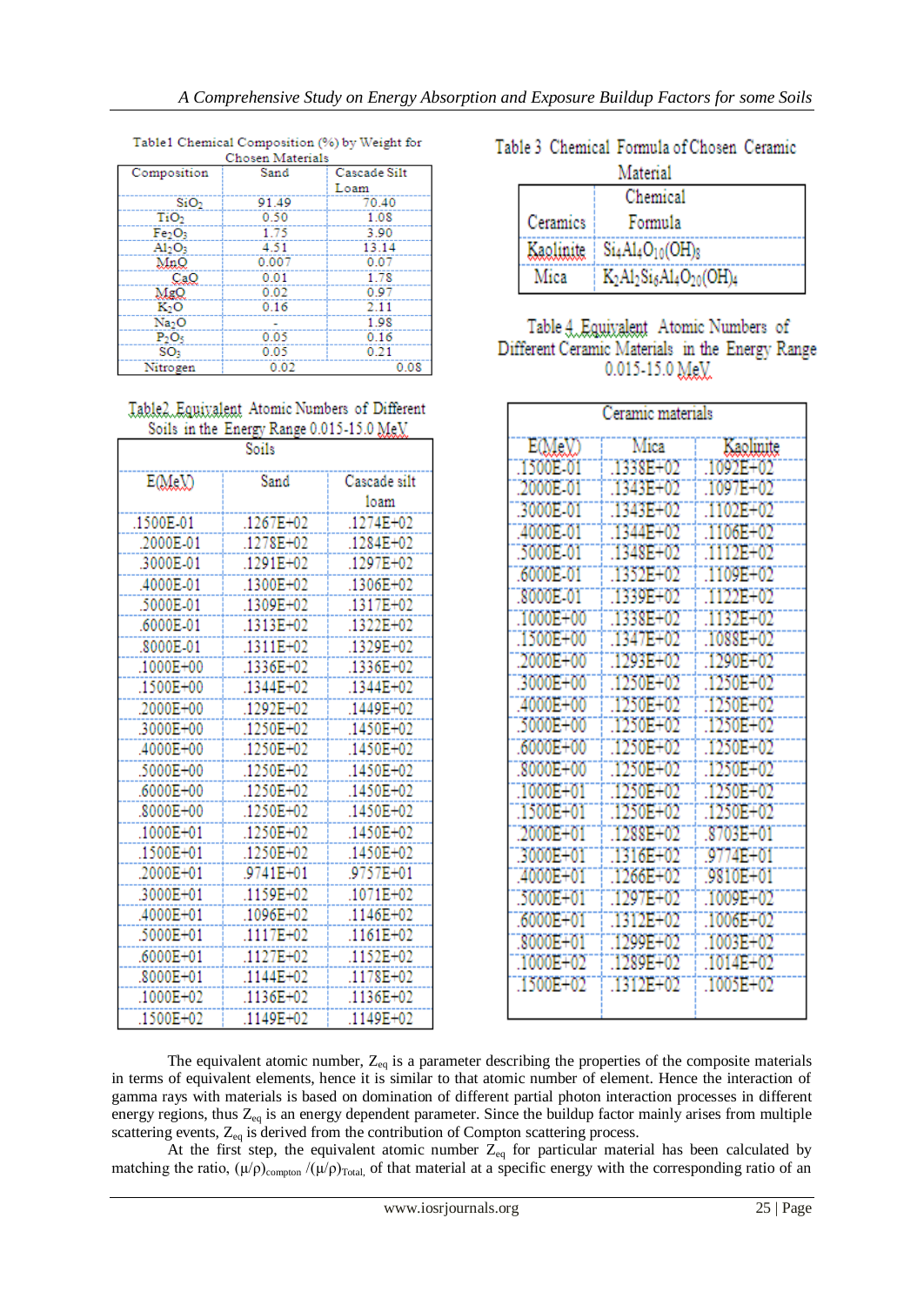element at the same energy. Thus, firstly the Compton partial mass attenuation coefficient,  $(\mu/\rho)_{\text{Compton}}$ , and the total mass attenuation coefficients,  $(\mu/\rho)_{\text{Total}}$ , were obtained for the elements of Z= 4-40 and for the soils and ceramic materials in the energy region 0.015-15 MeV, using the XCOM [18] computer program. For the interpolation of  $Z_{eq}$  for which the ratio  $(\mu/\rho)_{\text{compton}}/(\mu/\rho)_{\text{Total}}$  lies between two successive ratios of elements, the following formula has been employed [16]:

$$
Z_{eq} = \frac{Z_1(\log R_2 - \log R) + Z_2(\log R - \log R_1)}{\log R_2 - \log R_1}
$$
 (1)

Where  $Z_1$  and  $Z_2$  are the elemental atomic numbers corresponding to the ratios  $(\mu/\rho)_{\text{compton}}/(\mu/\rho)_{\text{Tot}}$ , R<sub>1</sub> and R<sup>2</sup> respectively, and R are the ratio for given soils and ceramic materials at a particular energy. The value of  $Z_{eq}$  for the selected soils and ceramic materials so obtained are given in Table 3 and 4.

In the second step, to calculate the G-P fitting parameter a similar interpolation procedure was adopted as in the case of the equivalent atomic number. The G-P fitting parameter for elements were taken from the ANSI/ANS-6.4.3[8] standard reference data base which provides the G-P fitting parameters for elements from beryllium to iron in the energy region 0.015-15 MeV up to 40 mfp. Formula given below is used in interpolation of G-P

fitting building coefficient of the used materials:  
\n
$$
C = \frac{C_1 (\log Z_2 - \log Z_{eq}) + C_2 (\log Z_{eq} - \log Z_1)}{\log Z_2 - \log Z_1}
$$
\n(2)

Where  $C_1$  and  $C_2$  are the values of coefficients (G-P fitting parameters) corresponding to the atomic numbers of  $Z_1$  and  $Z_2$  respectively, at a given energy and  $Z_{eq}$  is the equivalent atomic number of the given material. At the final step, The G.P fitting parameters were then used to generate energy absorption and exposure buildup factor data for these materials using the following G.P fitting formula given by Harima *et al.*[4]

$$
B(E, x) = 1 + \frac{(b-1)(K^x - 1)}{K - 1} \quad \text{for } K \neq 1
$$
 (3)

$$
B(E,x) = 1 + (b-1)x
$$
 for K=1 (4)  
Where

Where  
\n
$$
K(E, x) = cx^{a} + d \frac{\tanh(x / X_{k} - 2) - \tanh(-2)}{1 - \tanh(-2)}
$$
 for  $x \le 40mfp$  (5)

Where E is the incident photon energy, x is the penetration depth in mean free path, a,b,c,d and  $X_k$  are the G-P fitting parameters and b is the value of buildup factor at 1 mfp. The parameter  $K(E, x)$  is the photon dose multiplication factor and change in the shape of the spectrum. Here the mean free path (mfp) is defined as the average distance that photons of a given energy travel before an two successive interactions in a given medium occur. It is equal to the reciprocal of the attenuation coefficient. The ratio of the total value of a specified radiation quantity at any point to the contribution to that value from radiation reaching the point without having undergone any collision is called "buildup factor".

#### **III. Result and Discussion**

The chemical composition of soils is listed in Table 1 and Chemical formulas of ceramic materials are listed in Table 2. Table 3 and 4 shows the obtained equivalent atomic numbers of the material listed above. The EABF and EBF have been shown in graphical form at fixed penetration depth (Figs. 1(a) to 4(a), (b) ) as well as at fixed energy values (Figs. 5 to 8). Figs. 9(a, b) and  $10(a, b)$  shows the variation of EABF and EBF with effective atomic number ( $Z_{\text{eff}}$ ) for different energies at penetration depth of 15 mfp. Fig. 11(a) and (b) shows the relative difference between ANSI [8] database and the present work with respect to the calculated values of EABF and EBF for air. In the following subsections, various figures mentioned above are analyzed.



Fig. 1 (a) The EABF for sand in the energy region 0.015-15 MeV at 5, 15, 40 mfp



Fig. 1 (b) The EABF for cascade silt loam in the energy region 0.015-15 MeV at 5, 15, 40 mfp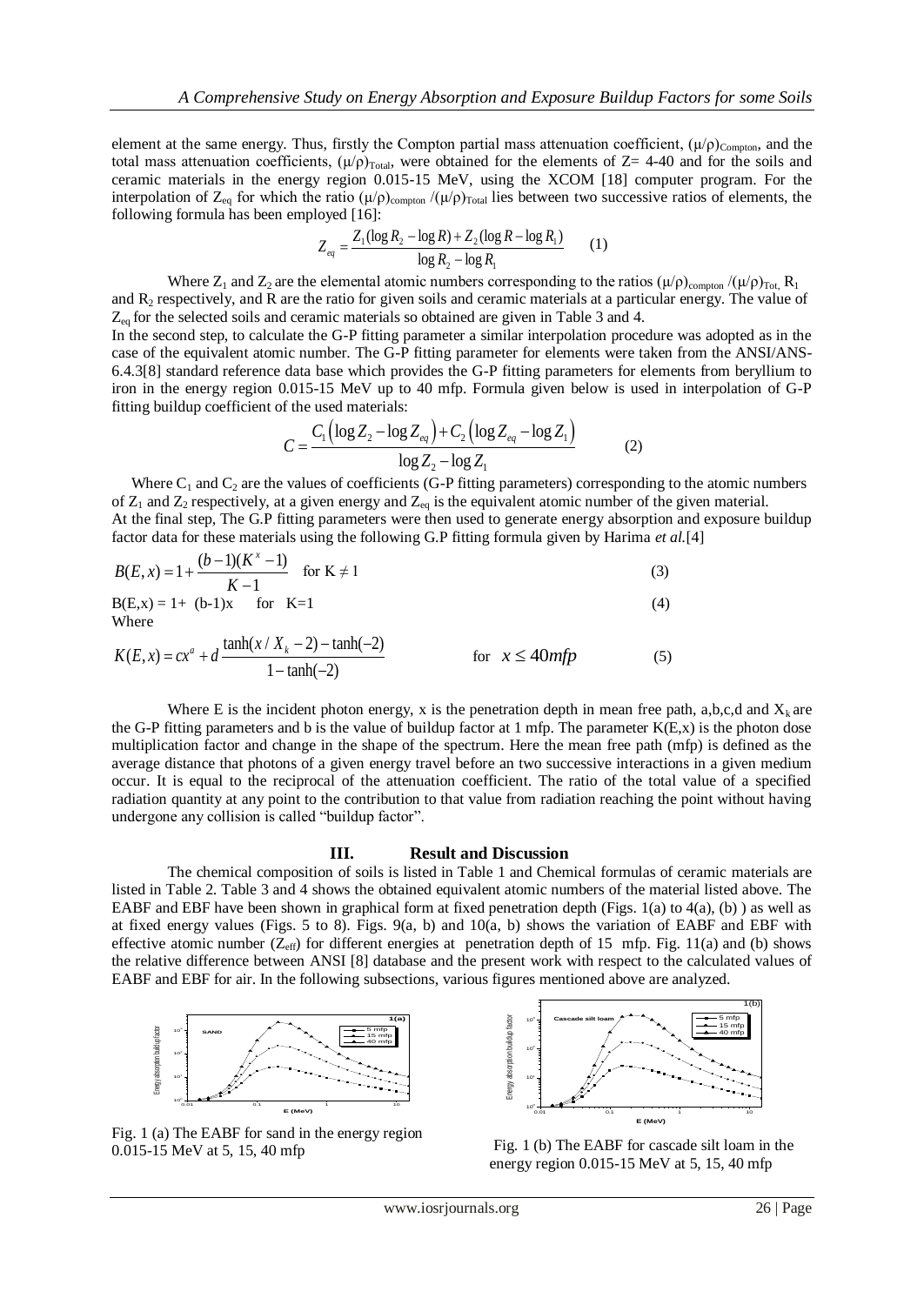

Fig. 2(a), (b) The EABF for Kaolinite and Mica in the energy region 0.015-15 MeV at 5, 15, 40mfp



Fig. 3(a, b) The EBF for Sand and Cascade silt loam in energy region 0.015-15 MeV at 5, 15,40 mfp

### **3.1 EABF and EBF of Soils and Ceramic Materials**

### *3.1.1Effect of Incident Photon Energy on EABF and EBF*

From Figs. 1 to  $4(a,b)$  it has been observed that EABF and EBF values of soils and ceramic materials start increasing with increase in photon energy up to a maximum energy at intermediate energies and then further start decreasing with increase in energy of gamma ray. Here the low value of buildup factor around 0.015 MeV is due to predominance of photo electric effect in this energy region which results in fast removal of low energy photons, thereby not allowing these photons to buildup. It is further observed that in the energy range 0.15 MeV to 0.8 MeV the buildup factor values are high for a given penetration depth due to dominance of Compton effect. Which only helps in the degradation of photon energy and fails to remove a photon completely. Because of multiple scattering of photons they exist for longer time in material which leads to a higher value of buildup factor. Here it is also observed that at gamma ray energy 0.2 MeV, buildup factor value is very high because of exclusive dominance of Compton effect. Furthermore it is also observed that for energies greater than 2.0 MeV, the dominance of pair production phenomenon over Compton effect increases, so values of buildup factor decreases. The variation of EABF and EBF with incident photon energy seem to be independent of chemical composition of above materials beyond 2.0 MeV respectively.



Fig. 4(a), (b) The EBF for Kaolinite and Mica in the energy region 0.015-15 MeV at 5, 15, 40mfp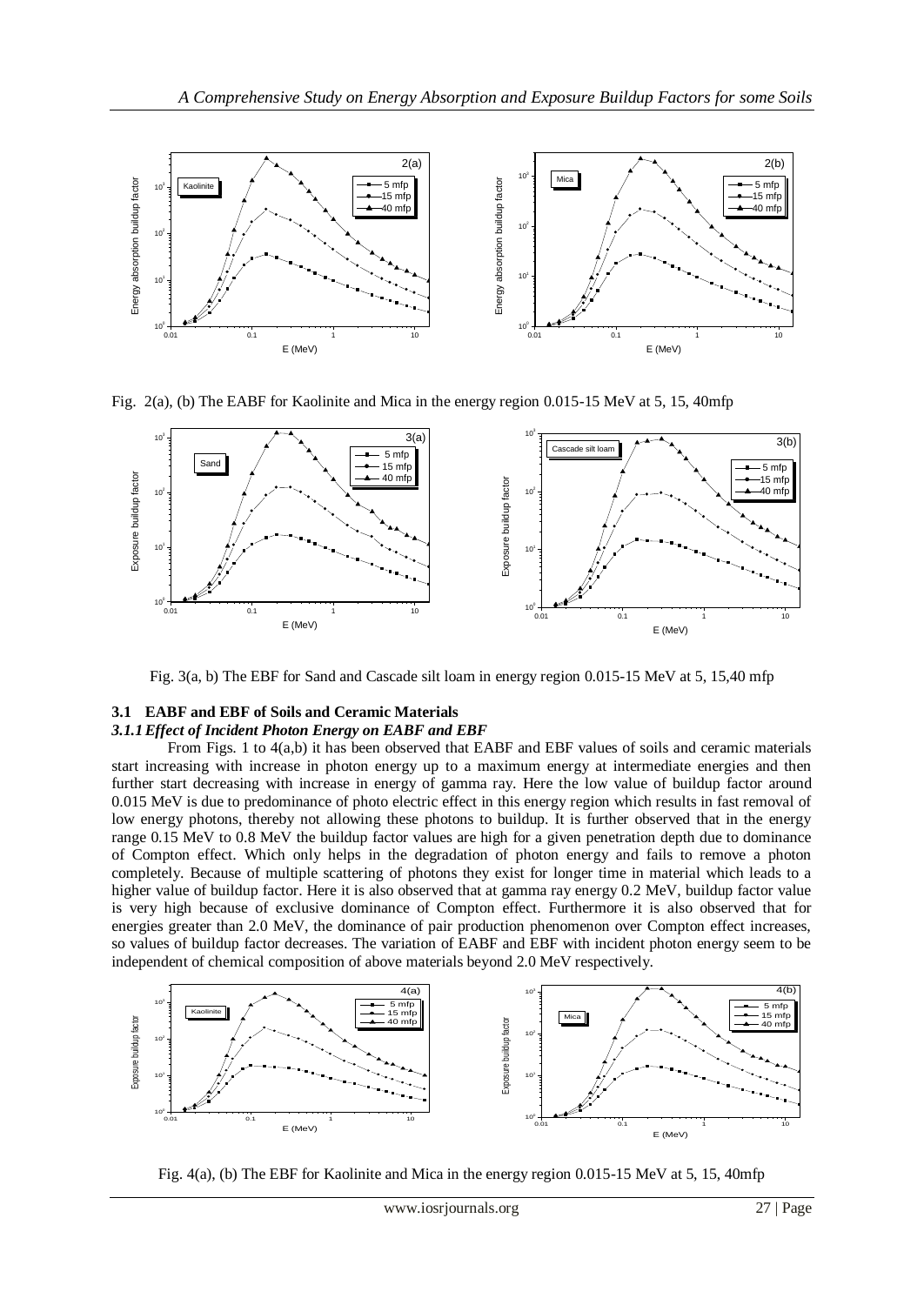### *3.1.2Effect of Penetration Depth on EABF and EBF*

The values of EABF and EBF of soils and ceramic materials increase with the increase in penetration depth. At lowest photon energy 0.015 MeV EABF and EBF values are low because of dominance of photoelectric effect, but at 0.2 MeV photon energy EABF and EBF values are much higher due to dominance of Compton effect. It can also be seen, at photon energy 5 and 15 MeV EABF and EBF values are low due to predominance of pair- production as in figs. 5 to 8.



Fig. 5 The EABF for soils upto 40mfp at 0.015, 0.2, 5.0, 15MeV



Fig.6 The EBF for soils upto 40mfp at 0.015, 0.2, 5.0, 15MeV



Fig.7 The EABF for ceramic materials up to 40mfp at 0.015, 0.2, 5.0, 15MeV



Fig. 8 The EBF for ceramic materials up to 40mfp at 0.015, 0.2, 5.0, 15MeV

From Figs. 5 to 8 we see at the lowest photon energy 0.015 MeV the values of EABF and EBF is slightly more in case of sand than cascade silt loam, but in case of ceramic materials kaolinite with low  $Z_{eq}$  value has much higher values of EABF and EBF than mica with higher value of  $Z_{eq}$ .

 At the photon energy 0.20 MeV EABF and EBF of sand is more than cascade silt loam at penetration depth from 20 to 40 mfp. But EABF and EBF both are approximately same in case of kaolinite and mica as in Figs 7 and 8.. The variation of EABF and EBF of soils with increase in penetration depth is not affected by the chemical composition of material at higher energy range 5-15 MeV, but at that energy range EABF and EBF slightly differ of ceramic materials according to chemical composition .

 However, the values of EABF and EBF of ceramic material increases with increase in penetration depth between 15 to 40 mfp at energy range of 5-15 MeV. The reason behind the pair production process starts pre- dominating and results with an electron-positron pair for lower penetration depth, these particles may escape from the material or after multiple collisions with in the material comes to rest and further annihilates. With the increase in penetration depth, these secondary gamma rays (as a result of annihilation) contribute to the rise in intensity of the primary gamma rays [19].

#### **3.1.3Effect of Effective Atomic Number on EABF and EBF**

As in Table 3 and 4 each material have different  $Z_{eq}$  at various energy levels, so to assign a particular atomic number to each material, mean of  $Z_{eq}$  of each sample at various photon energies is calculated and mean so calculated is treated as the effective atomic number i.e.  $Z_{\text{eff}}$  of that material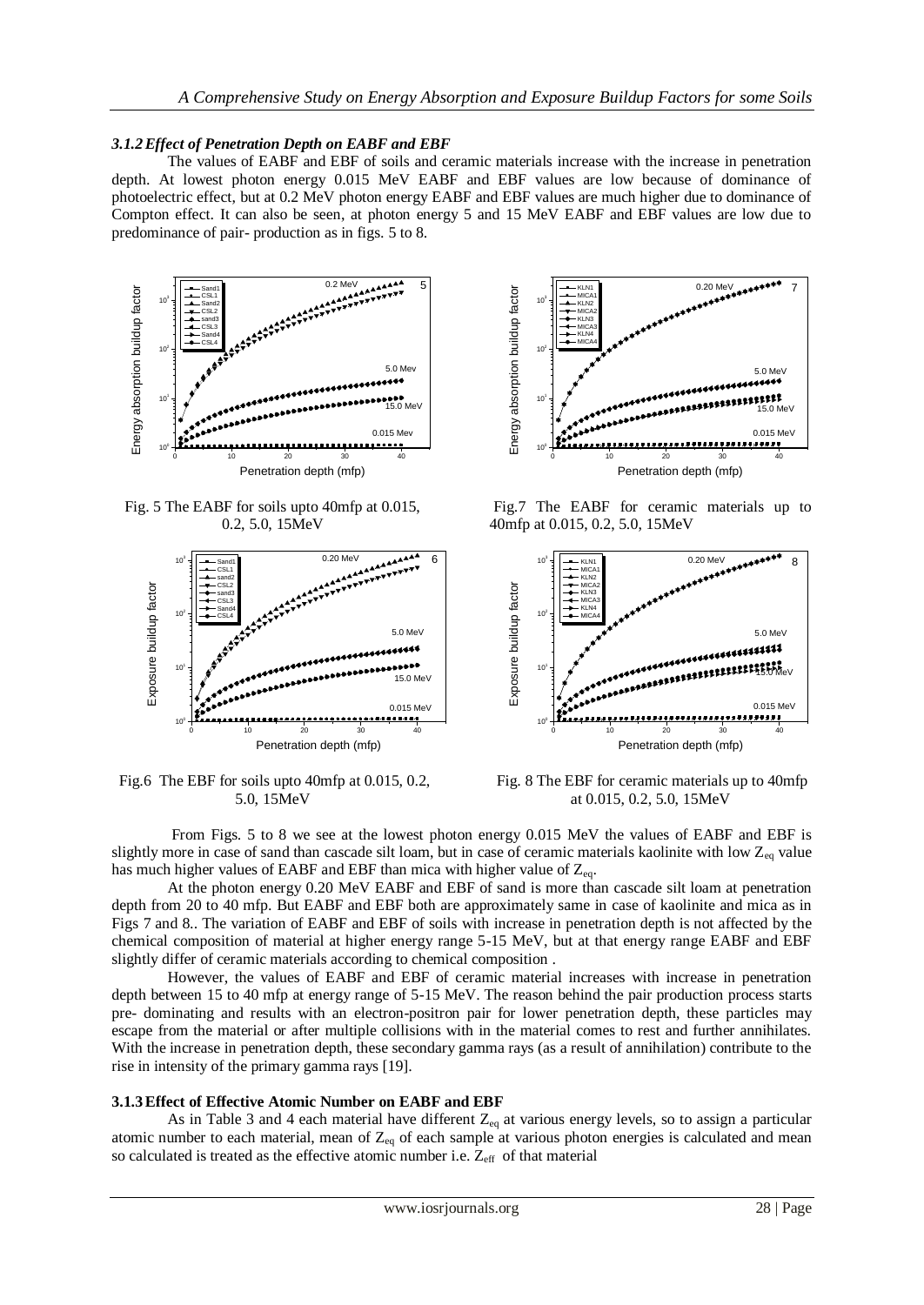$$
\left[Z_{\text{eff}} = \frac{\sum_{B=0.015}^{15.0} Z_{\text{eq}}}{25}\right].
$$

Values of  $Z_{\text{eff}}$  of kaolinite, sand, cascade silt loam and mica are 11.12108, 12.27724, 12.95068 and 13.0056 respectively. This is very helpful in studying the behavior of buildup factor of different chosen materials at fixed penetration depths and fixed photon energy.

To investigate EABF and EBF as a function of  $Z_{\text{eff}}$ , one penetration depth has been selected, 15 mfp, for low energy range i.e. from 0.015-0.15 MeV and for higher energy range which is 1.0-15 MeV. From Fig. 9(a) and 10(a) it is analyzed that at 15 mfp and for lower energy range, EABF and EBF shows a decreasing trend as the  $Z_{eff}$  increases. This trend is pronounced for lower  $Z_{eff}$  in comparison to higher  $Z_{eff}$ . Fig. 9(b) and 10(b) informs that for high energy range there is practically no change in value of EABF and EBF which implies that attenuation properties of materials taken at higher incident photon energies is not at all effected by their chemical composition.



Fig.9 (a) Variation of EABF with effective atomic number( $Z_{eff}$ )for energies 0.015-0.15 MeV at 15 mfp.



Fig.10 (a) Variation of EBF with effective atomic number( $Z_{eff}$ )for energies 0.015-0.15 MeV at 15 mfp.



Fig.9 (b) Variation of EABF with effective atomic number( $Z_{\text{eff}}$ )for energies 1.0-15.0 MeV at 15 mfp.



Fig.10 (b) Variation of EBF with effective atomic number( $Z_{\text{eff}}$ )for energies 1.0-15 MeV at 15 mfp.

#### **IV. Calculation Uncertainty**

We can be the set of the set of the set of the set of the set of the set of the set of the set of the set of the set of the set of the set of the set of the set of the set of the set of the set of the set of the set of t The calculated values of EABF and EBF for air have been compared with that EABF and EBF for air in ANSI/ANS [8] data base in the energy region 0.015-15.0 MeV and penetration depth up to 40 mfp. From the Fig. 11 (a,b) it can be clearly seen that our calculated values of air agree well with ANSI/ANS[8]database within a few percent uncertainty. Recently, Asano and Sakamoto have evaluate the buildup factors of heavy concrete and various materials for the shielding wall by using the Monte Carlo simulation code, EGS4[20]. They also compared their calculated values by that of concrete in ANSI/ANS-6.4.3**[**8**]** standard reference database. Both the calculations are in good agreement except for the slight differences which may be due to (a) the development of the low energy photon treatments in EGS4 such as K-X ray, L-X ray and Bremsstrahlung. It was shown by Shimizu *et al.* that the methods based on invariant embedding, G-P fitting and Monte Carlo simulation agree well for 18 low-Z materials within small discrepancies [7], (b) the ANSI/ANS data are based on the calculation result data by using the moments method **[**21**]** with parallel beam source and the Monte Carlo code, EGS4 with emission source. The all materials used in the present study consist of low-Z materials. When compared with other available approximations such as Taylor, Berger, and three exponential, the geometricprogression (G-P) fitting seem to reproduce the buildup factors with better accuracy. Harima *et al.* have shown that the absolute values of maximum deviations of exposure build factors for water in G-P fitting is within 0.5- 3%, in Taylor approximation is within 0.4-53.2%, in Berger approach is within 0.9-42.7%, in three-exponential approach is within 0.4-9.3%[22].